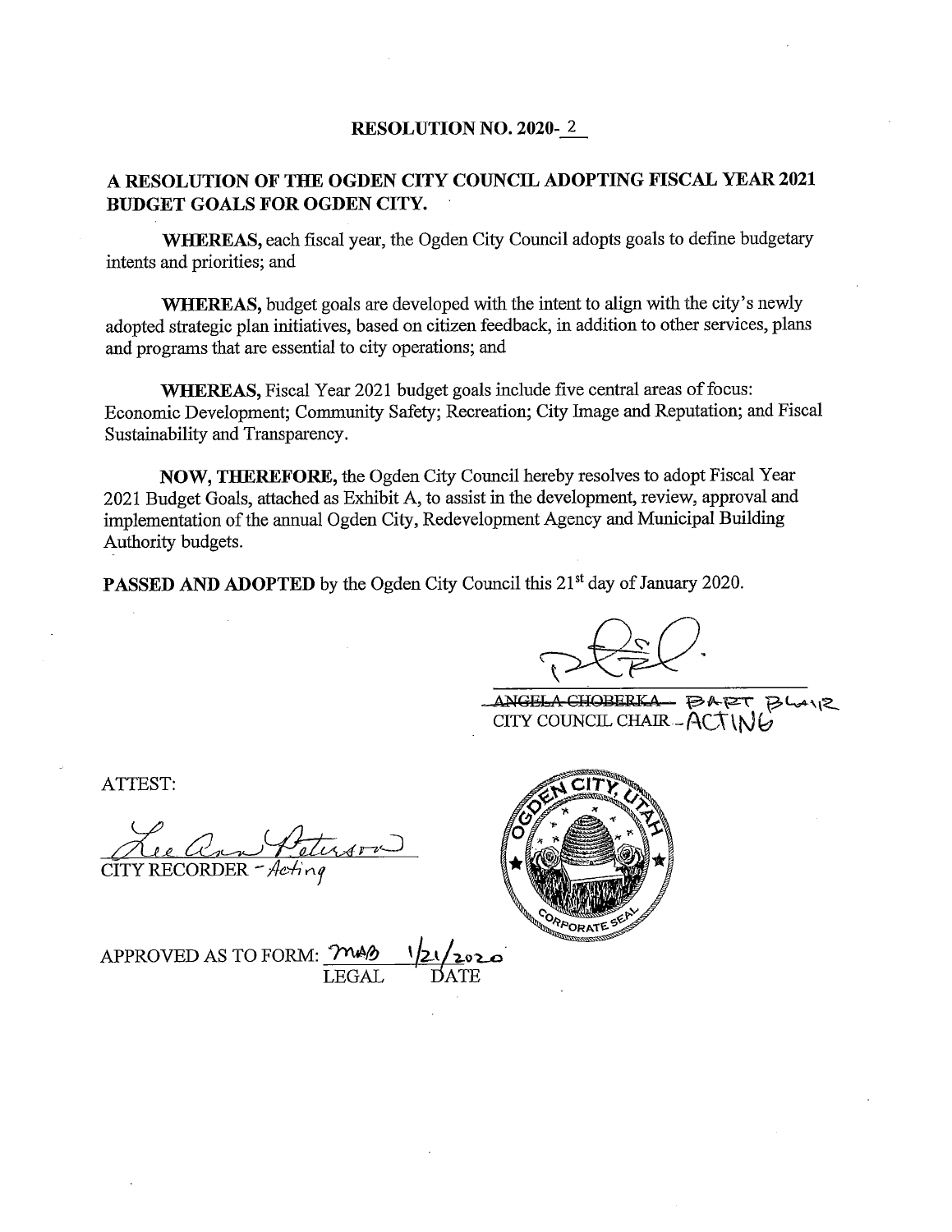#### **EXHIBIT A**

#### FISCAL YEAR 2021 BUDGET GOALS

 $\sim$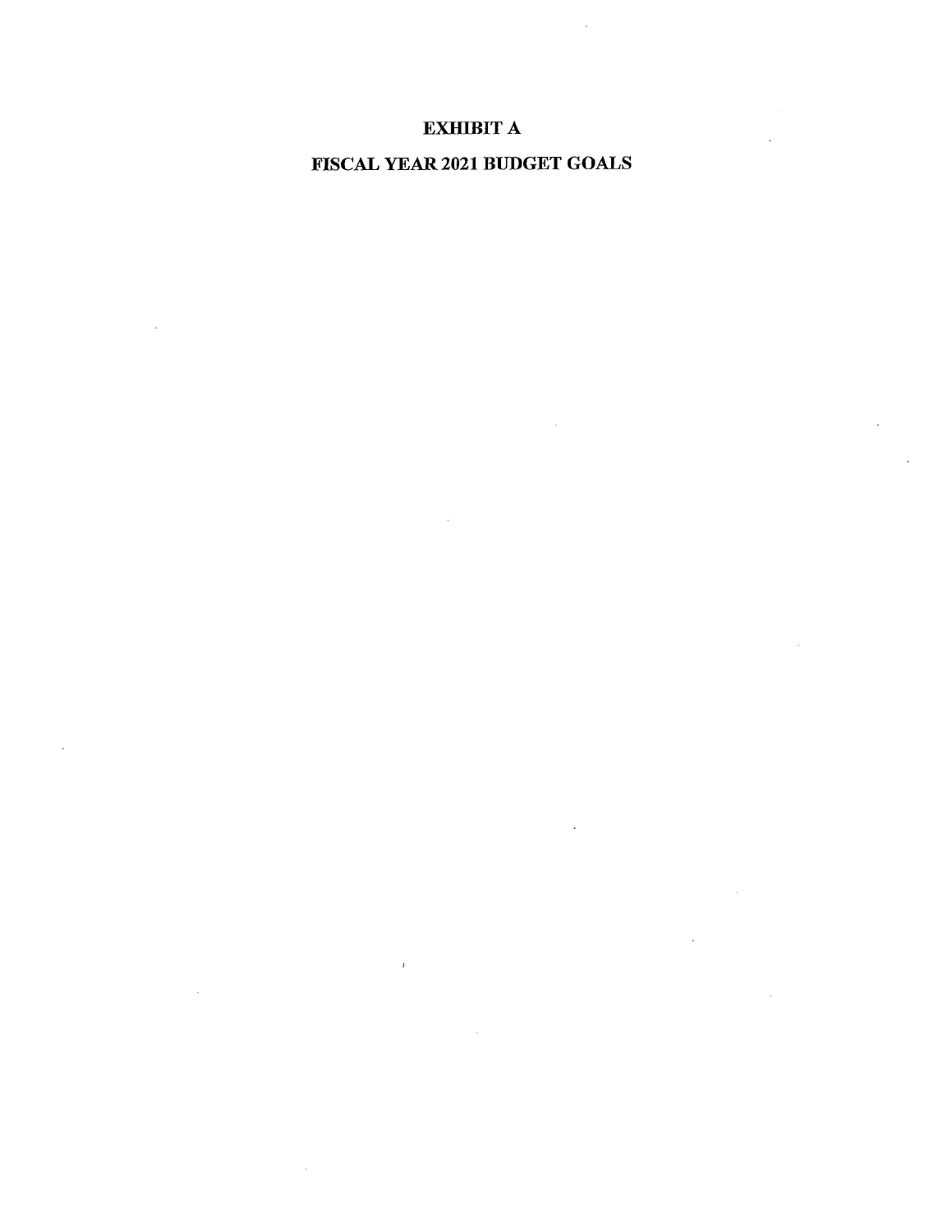

## *Fiscal Year 2021*

#### **Budget Goals**

Budget Goals are annually established by the City Council to define budgetary intents and priorities. These are provided to assist in the development, review, approval and implementation of the annual Ogden City, Redevelopment Agency and Municipal Building Authority budgets. Budget Goals align with strategic plan initiatives and other services, plans and programs that are essential to city operations.

The Council's budget goals include five areas of focus:



**FY 2021 Priority:** City Employees and Essential Services

#### **Strategic Plan Directives**

On September 10, 2019, the Ogden City Council adopted a five-year community led strategic plan. The plan was developed through an ad-hoc Strategic Plan Advisory Committee (SPAC) comprised of community volunteers and through extensive community outreach. Feedback was gathered through surveys and meetings where residents, businesses, service organizations and various local groups discussed the future of Ogden. The plan serves as a guide as considerations are made to best allocate city resources. The plan includes four identified strategic directives to define quality of life in Ogden: *Economic Development; Community Safety; Recreation; and City Image and Reputation.*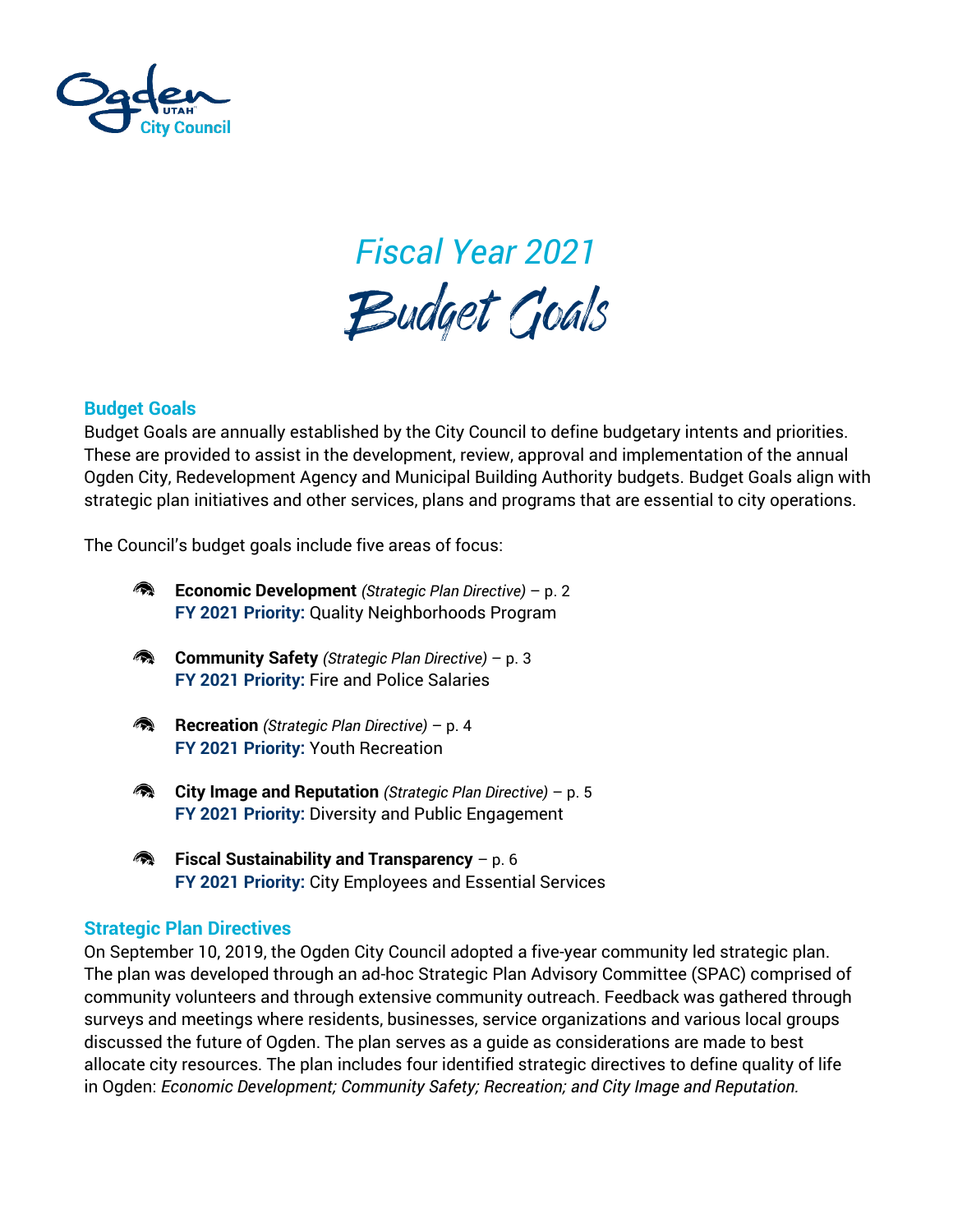## Economic Development

#### *FY 2021 Budget Priority*

**R** Quality Neighborhoods Program. Continue to support Quality Neighborhoods programs and city housing initiatives.

#### *Additional Budget Goals*

- **Building Permits.** Ensure adequate resources are available for increased customer service and public education.
- **Business Information Center.** Continue to support small businesses and participating in the Business Loans of Utah (BLU) program to help emerging businesses.
- **R** Commercial Property. Increase square footage of commercial property and reduce vacant buildings downtown.
- **Consolidated Plan and Annual Action Plan.** Review specific annual action plan elements for possible funding.
- **Example 20 Economic Development Partnerships. Continue to support multi**county economic development partnerships. Continue participating in the Ogden Civic Action Network (Ogden CAN).
- **Employment.** Increase local job growth and median wage growth.
- **R** Local Economy. Increase economic activity, tax base, Gross Domestic Product (GDP) and revenue.
- **Transit Project.** Continue efforts to secure funding for the Bus Rapid Transit (BRT) system from the Intermodal Hub to Weber State University and McKay-Dee Hospital.

- o Business retention, growth and recruitment
- o Multi-county economic development strategy
- o Quality Neighborhoods Program expansion
- o Utah Transit Authority (UTA) **Partnership**
- o Sector-specific business recruitment
- o Customer service and education for residential building permits
- o West Ogden Revitalization along 12th Street
- o Utah Department of Transportation (UDOT) interchange renovations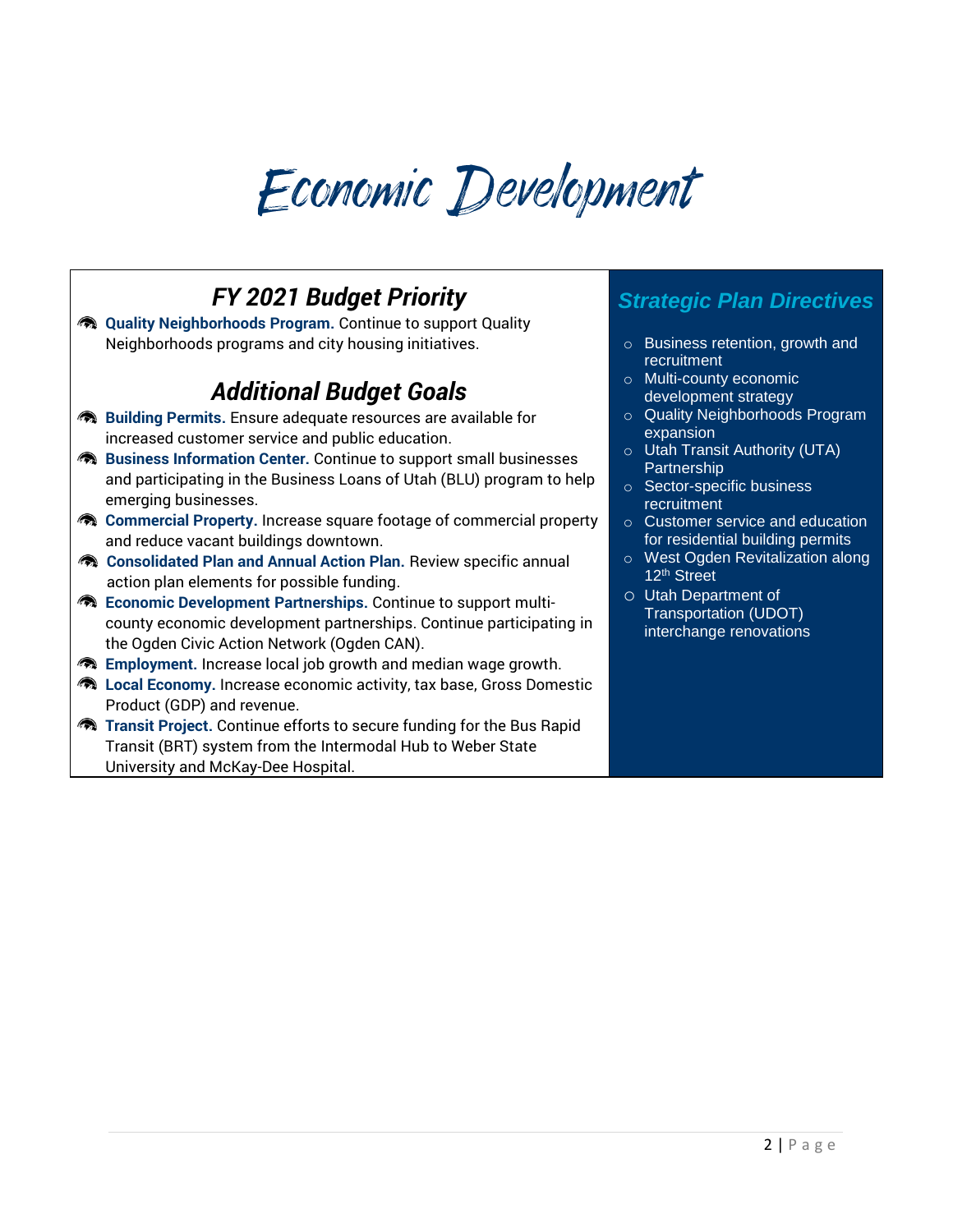### Community Safety

#### *FY 2021 Budget Priority*

**A** Fire and Police Salaries. Strive for competitive Police and Fire salaries along with other non-monetary incentives for employee recruitment and retention.

#### *Additional Budget Goals*

- **Emergency Preparedness. Continue to support emergency** preparedness and emergency management activities.
- **R** Fire Department. Continue Fire Department Management Study recommendations and complete needed infrastructure improvements of Fire Station #4.
- **Redestrian and Vehicle Safety.** Increase road and sidewalk maintenance, especially near schools, and support the installation of more operating streetlights. Consider a traffic-calming plan.
- **Police Department.** Support Police outreach programs (Coffee with A Cop, Police Academy, Community Policing, etc.). Provide resources to reduce crime and to address aggressive panhandling and disruptive public behavior. Provide additional funding for various Police trainings (de-escalation, diversity, etc.).
- **School Safety.** Continue support of school resource officers and safe school crossings, in coordination with Ogden School District, to ensure safe routes to schools.

- o Road and sidewalk maintenance, especially near schools
- o Establish infrastructure maintenance funds
- o Pedestrian access and safety, including new street lights (improved walkability)
- o Street condition improvements
- Address homelessness and vagrancy through city code amendments and local partnerships
- o Community policing, police academy, and other positive interactions with police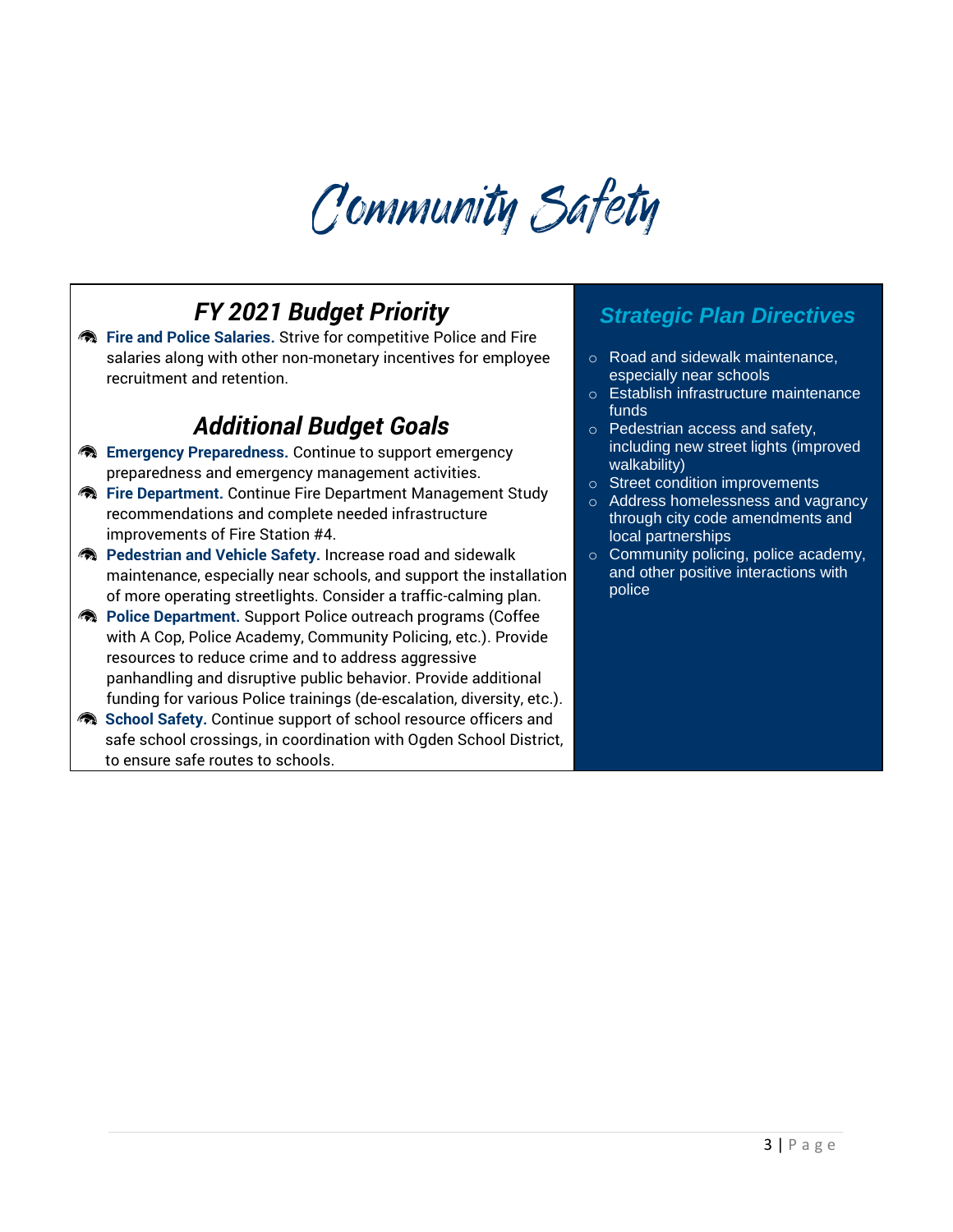Recreation

#### *FY 2021 Budget Priority*

**R** Youth Recreation. Support youth recreation through ensuring adequate staffing, access to recreational facilities and availability of resources. Ensure programs remain affordable and accessible. Support city-sponsored competitive youth athletics programs.

#### *Additional Budget Goals*

- **A** Adult Recreation. Support organized adult recreation leagues and other adult recreation opportunities.
- **Arts and Cultural Events.** Continue support of local arts, events, initiatives and grant programming. Consider and pursue new cultural events that reflect the fabric of Ogden's diverse community (Ballet Folklorico Ozomatli)
- **Downtown Events.** Continue support of the Ogden Marathon, Ogden Farmers Market, Twilight Concert series and other efforts that provide quality downtown events.
- **Event Participation.** Increase resident awareness and participation in city-programmed events and entertainment.
- **Recreational Amenities.** Maximize access to city parks and natural amenities. Use the Recreation Master Plan to improve, strengthen and enhance a broad range of recreational programs, infrastructure and facilities. Consider the addition of new recreational assets (splash pad). Promote resident engagement in park cleanliness and increased access to park restroom facilities.

- o Community gatherings through inclusive celebrations and festivals
- o Ogden School District partnership to increase public access to facilities
- o Weber Pathways partnership
- o Highlight and celebrate Ogden River Parkway
- o Continue marquee events (Marathon, Mt Ogden Bike Race, Twilight Series)
- o Continue cross-seasonal Farmers **Markets**
- $\circ$  City park use by 3rd party leagues (Adult Soccer)
- o Trail maintenance and improvements
- o Youth recreation expansion in partnership with the Competitive Sports Board
- o Recreational resources to support citysponsored competitive youth programs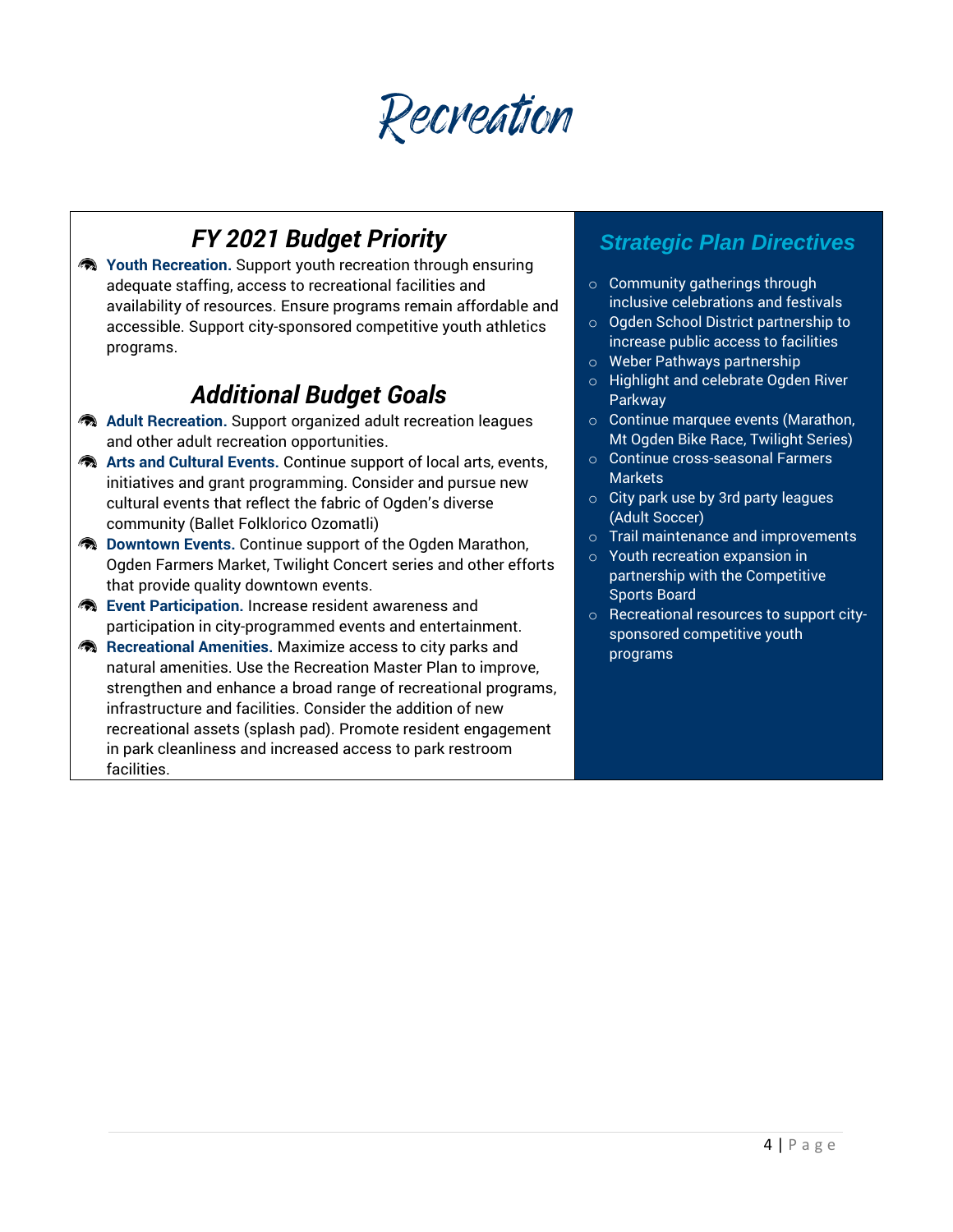## City Image and Reputation

#### *FY 2021 Budget Priority*

 $\bigotimes$  Diversity & Public Engagement. Fund additional efforts to communicate with residents and Spanish language translation services. Continue to increase the ease of access to information through the city's website and social media. Continue to support diverse groups throughout the community and coordinating with Ogden's Diversity Commission to engage residents and better recognize and support diversity.

#### *Additional Budget Goals*

- **R** Capital Improvements. Strategically fund Capital Improvement Plan (CIP) projects to ensure adequate resources are committed to address pressing city construction and maintenance needs for infrastructure city-wide.
- **Citizen Survey.** Use a community survey to measure resident satisfaction and inclusion.
- **City Infrastructure.** Continue to address infrastructure needs through master planning and dedicated funding to address general needs and ongoing maintenance, including review of city-wide master plans for water, sanitary sewer, storm sewer, transportation and streets, street lighting and landscaping and curb/gutter/sidewalk.
- **A** Neighbor Up Grants. Continue implementing the Council's grant program for residents to host neighborhood gatherings or events.
- **Sustainability.** Engage the Natural Resources and Sustainability Stewardship Committee to help with sustainability education programs. Pursue the possible creation of a new Sustainable Energy Position.
- *M* Union Station. Support efforts to renovate Union Station and surrounding properties to create a world-class home for the Railroad, Browning and Cowboy museums through considering infrastructure improvements and recommendations identified in facility audits and management studies.

- o Communicate announcements/ decisions with residents through live streaming and media
- o Showcase local successes and uniqueness of education with Ogden School District
- o Consistent enforcement of city code for neighborhood appearance
- o Highlight growth metrics and recent successes
- o Complete branding efforts
- o Annual survey of citizen satisfaction
- o Gateways Initiative starting with the 24th Street interchange
- o Bilingual communication plan (Spanish)
- o Quarterly town halls between City Council and Spanish-speaking community
- o Environmental sustainability efforts with Sustainability Committee
- o Wage and staffing assessment for Ogden City staff
- o Inclusive public arts and murals to beautify the community